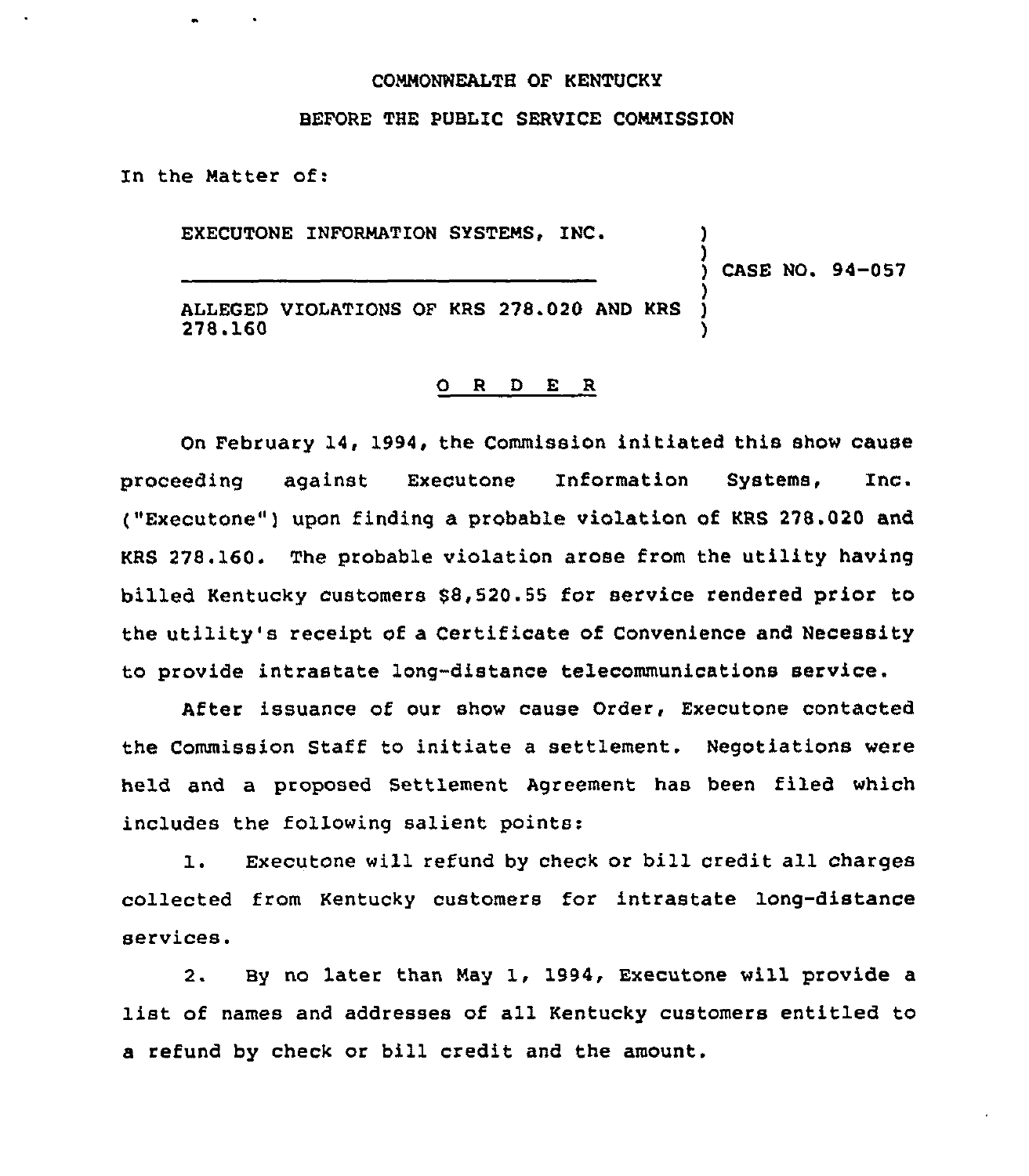3. All refund checks and bill credits will be completed by no later than July 1, 1994.

4. Executone agrees to pay a civil penalty in the amount of \$100.

determining whether the results of the Settlement Agreement are in the public interest and are reasonable, the Commission has taken into consideration the comprehensive nature of the Settlement Agreement and the amount of the penalty to be paid. Based on the evidence of record and being advised, the Commission hereby finds that the Settlement Agreement is in accordance with the law and does not violate any regulatory principal. The Settlement Agreement is the product of serious arms-length negotiations among capable, knowledgeable participants, is in the public interest and results in a reasonable resolution of all issues and charges pending in this case.

IT IS THEREFORE ORDERED that:

 $\bullet$ 

1. The Settlement Agreement, attached hereto and incorporated herein as Appendix A, be and it hereby is adopted and approved in its entirety as a complete resolution of all issues and charges in this case.

2. Executone shall pay 9100 as a civil penalty within 10 days of the date of this Order by certified check or money order made payable to the Kentucky State Treasurer and mailed to the Office of General Counsel, Public Service Commission, P. O. Box 615, Frankfort, Kentucky 40602.

$$
-2-
$$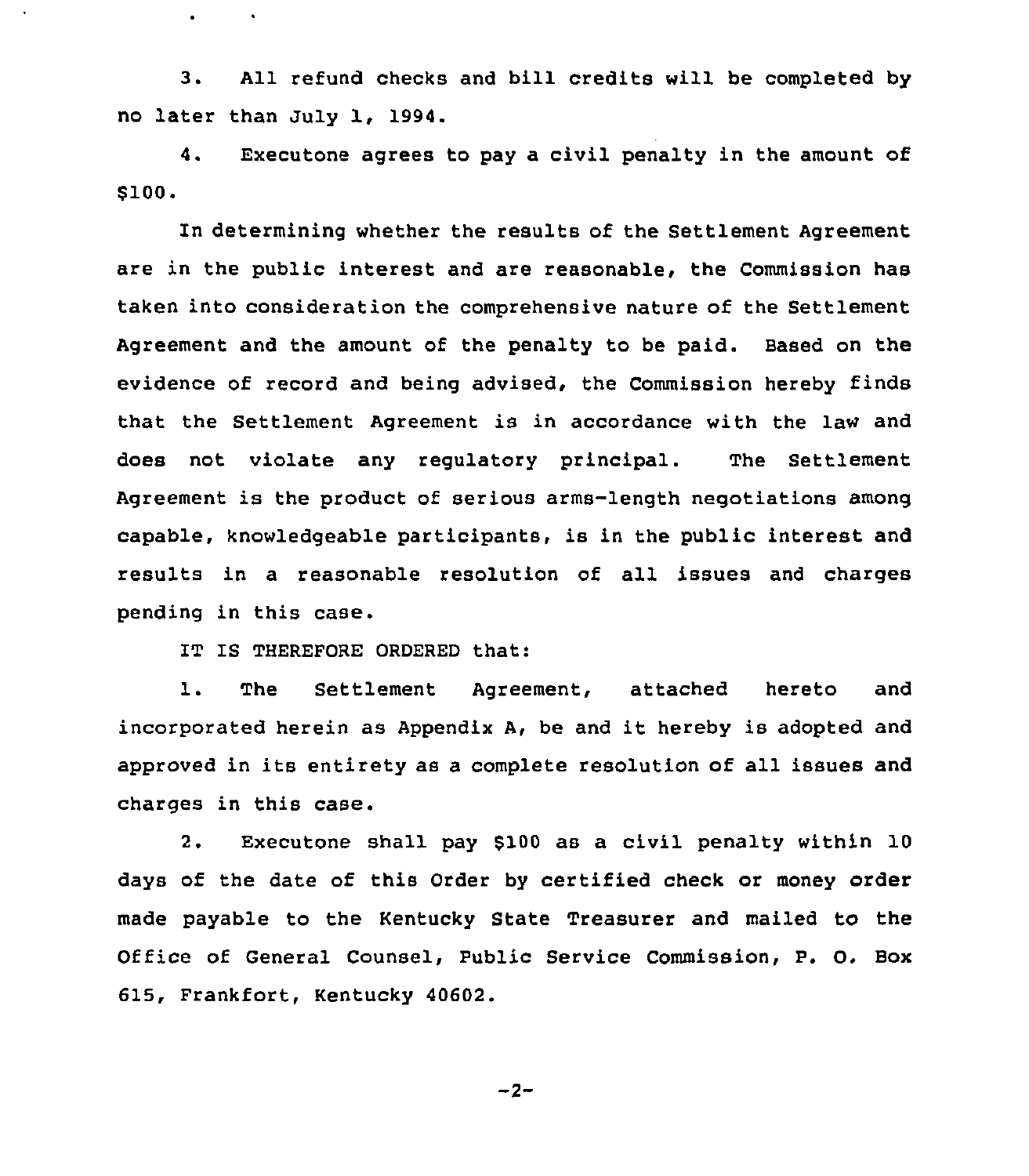$\hat{\boldsymbol{\theta}}$ 

 $\hat{\mathbf{r}}$ 

PUBLIC SERVICE COMMISSION

rman ज  $\overline{\mathbf{c}\mathbf{e}}$ Chai fman

**Comm** oner

ATTEST:

 $\ddot{\phantom{a}}$ 

ATTEST:<br>Executive Director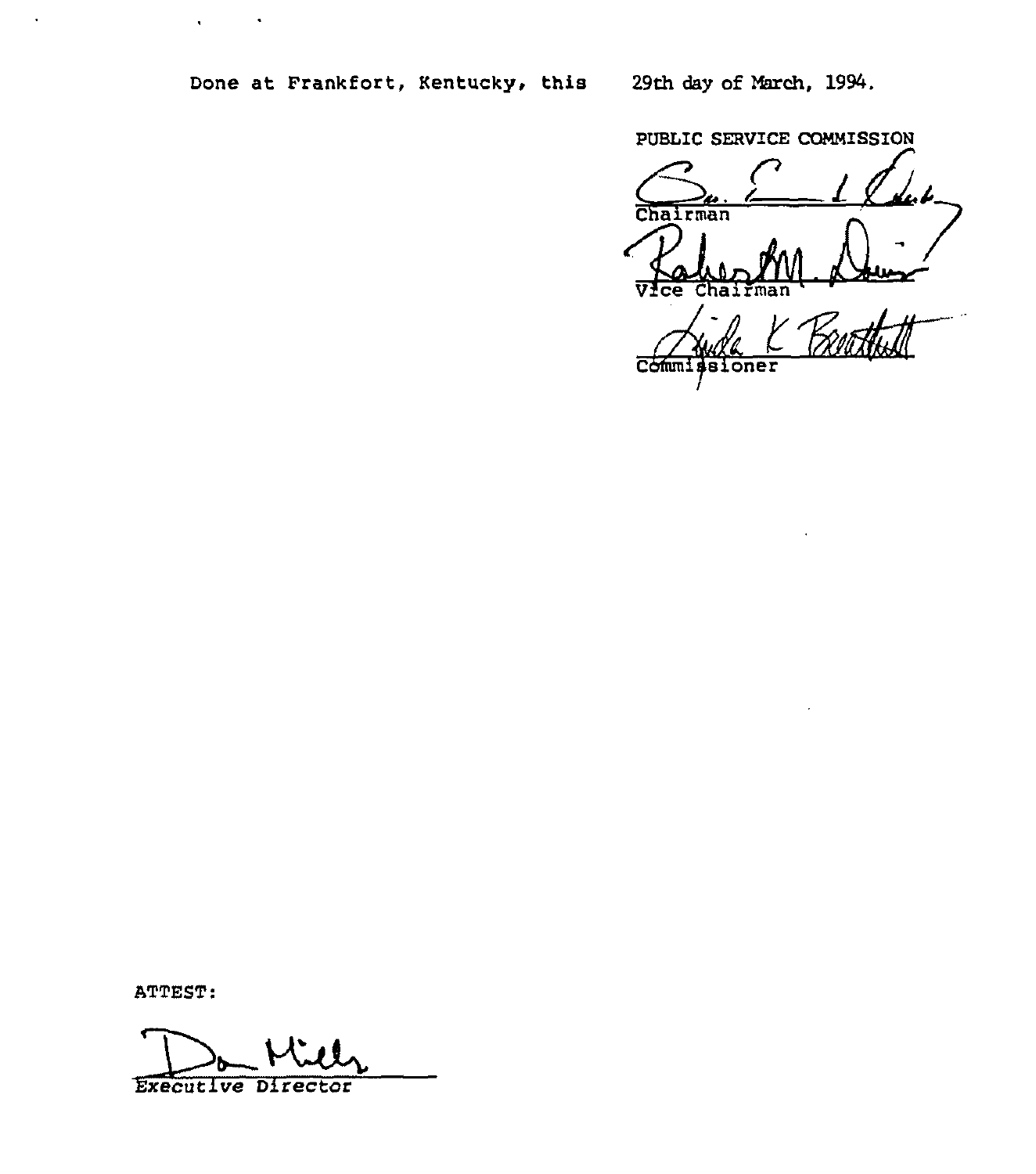APPENDIX TO AN ORDER OF THE KENTUCKY PUBLIC SERVICE COMMISSION<br>IN CASE NO. 94-057 DATED March 29, 1994 IN CASE NO.  $94-057$  DATED

## COMMONWEALTH OF KENTUCKY

# BEFORE THE PUBLIC SERVICE COMMISSION

In the Matter of:

EXECUTONE INFORMATION SYSTEMS, INC.

)<br>) Case no. 94–057

)

ALLEGED VIOLATIONS OF KRS 278.020 AND KRS<br>278.160 278.160 )

#### SETTLEMENT AGREEMENT

WHEREAS, on February 14, 1994, the Commission issued an Order requiring ExecutOne Information Systems, Inc. ("Executone") to appear at <sup>a</sup> hearing scheduled on March 24, <sup>1994</sup> to show cause, if any it can, why it should not be penalized for providing telecommunications service in Kentucky prior to receiving a Certificate of Public Convenience and Necessity in violation of KRS 278.020(1) and 278.160, and

WHEREAS, Executone desires to resolve this proceeding in an efficient and amicable manner in an effort to obviate the need for a hearing, and

WHEREAS, Executone and the Commission Staff have reached an agreement on the resolution of the issues set for hearing.

NOW, THEREFORE, be it resolved that:

1. By signing this Settlement Agreement, Executone admits no willful violation of KRS 278.020 and 278.160. Executone agrees that this Settlement Agreement represents the most judicious method by which to resolve this case and agrees to take the steps outlined herein.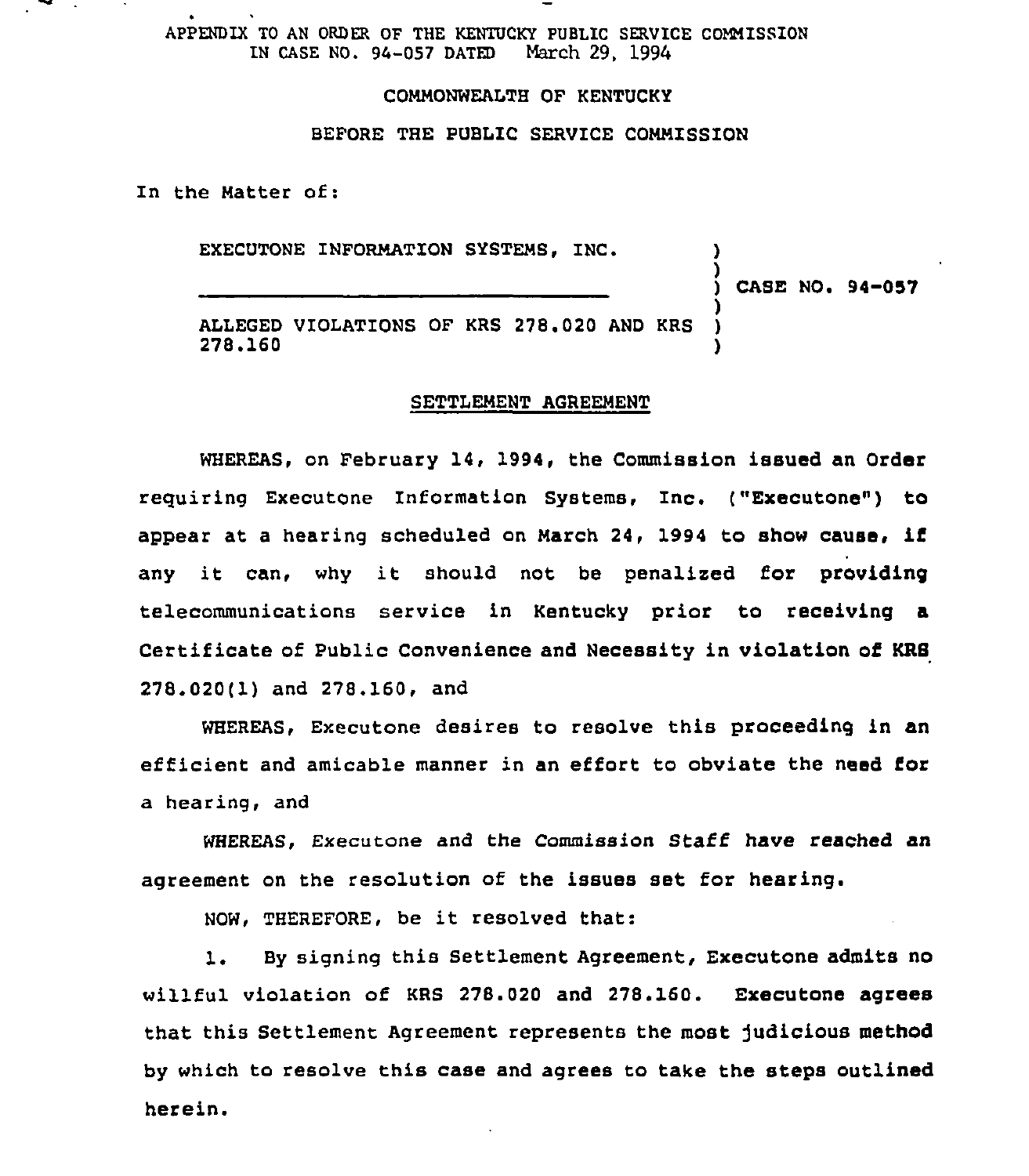2. Executone shall pay a civil penalty in the amount of \$100. <sup>A</sup> certified check for the full amount of the penalty shall be made payable to the Kentucky State Treasurer and delivered to the Office of General Counsel, Public Service COmmission, 730 Schenkel Lane, Frankfort, Kentucky 40601 within 10 working days of an Order by the Commission adopting this Settlement Agreement.

3. Upon issuance by the Commission of an Order adopting this Settlement Agreement, Executone shall begin making refund payments or credits to all customers for all charges collected for intrastate long distance telecommunications services provided in Kentucky. Executone has determined the amount of such charges to be 88,520.55. Executone shall complete all refunding and crediting by July 1, 1994.

4. No later than Nay 1, 1994 Executone shall file with the Commission a list of names and addresses and the amount of refund or credit against future services provided by Executone to which each customer is entitled.

5. If this Settlement Agreement is not adopted and approved in its entirety by the Commission, Executone reserves the right to withdraw from this Settlement Agreement and require that a hearing be held on all issues involved herein and, in such event, the terms of this Settlement Agreement shall not be binding upon the parties hereto, nor shall this settlement Agreement be admitted into evidence, referred to or relied upon in any manner by any party hereto.

 $-2-$